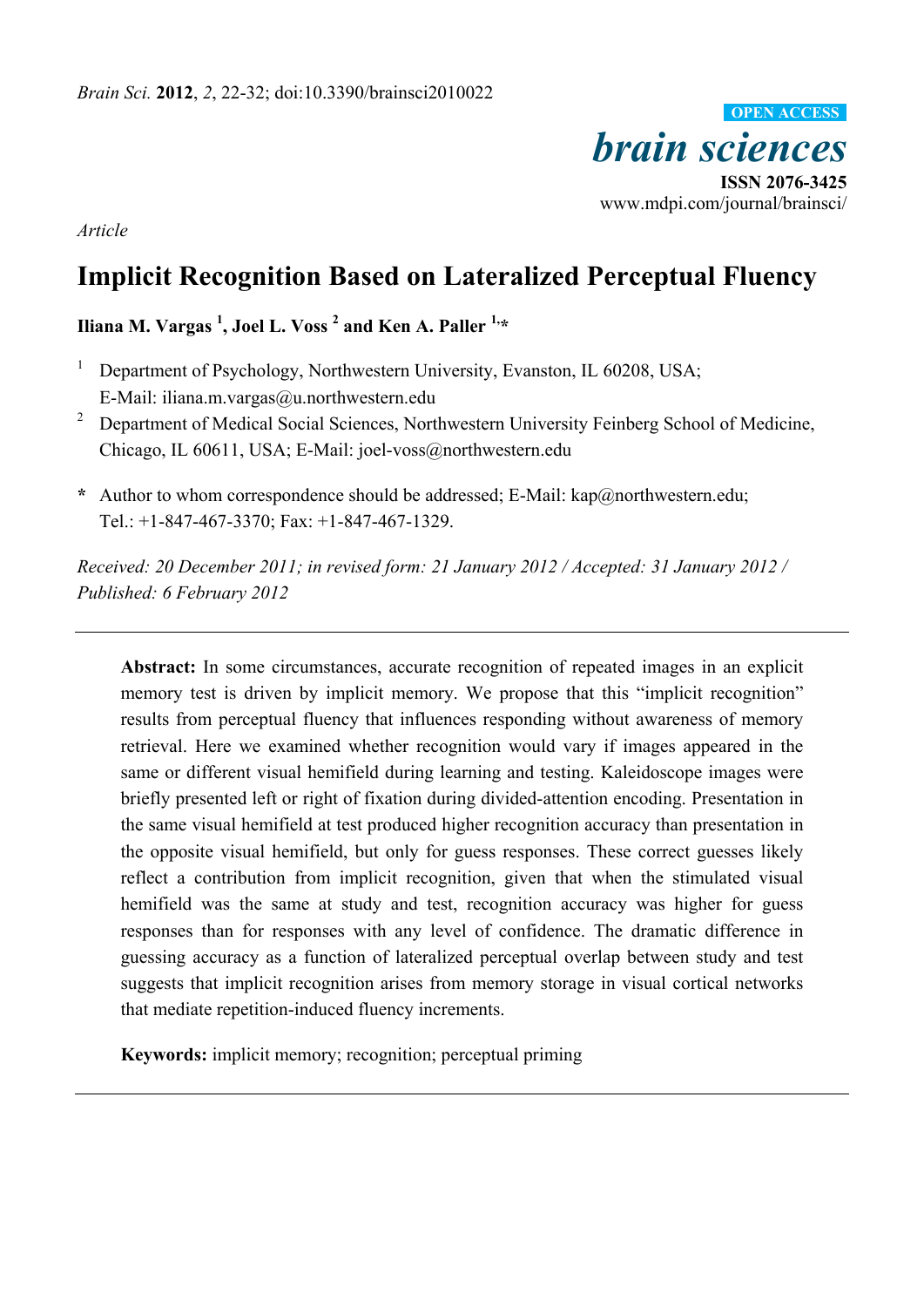#### **1. Introduction**

Recognition is the ability to correctly identify a previously experienced stimulus as such and is normally considered a hallmark of explicit memory. *Explicit memory* refers to the ability to consciously recognize or recall previously experienced information. In contrast, *implicit memory* refers to various other instances when stored information influences behavior without awareness of memory retrieval. For example, *perceptual implicit memory* for visual stimulus features can be shown by faster and more accurate responses in a perceptual priming test and is believed to occur through repetition-induced fluency of perceptual processing within visual cortex [1,2]. Specific neural mechanisms that might underlie repetition-induced fluency are currently under active debate [3]. A related controversy concerns the extent to which this repetition-induced fluency contributes to explicit memory as commonly assessed in a recognition test.

Jacoby's [4] process-dissociation methodology presented an alternative to contrasting implicit memory tests with explicit memory tests. He argued that a combination of automatic and intentional processes contribute to memory performance, and that memory tests do not provide pure measures of one or the other type of process. Applied to results from recognition testing, the process-dissociation methodology represents an attempt to separate the contribution of these different processes. This tactic thus acknowledges the idea that an explicit memory test can engage an automatic component of performance (perhaps related to implicit memory). Evidence consistent with the idea that recognition responses can be driven by implicit-memory processes akin to those thought to support perceptual priming can be seen in various applications of the process-dissociation methodology as well as in a variety of other experimental protocols (e.g., [5–8]). Influences of relatively automatic processing (e.g., perceptual fluency) on recognition performance may be greatest when semantic elaboration is minimal [9] and when explicit memory is weak [10,11]. Indeed, a direct influence of manipulations of perceptual fluency has been observed in various studies of recognition (e.g., [12–14]). Also, superior memory for stimuli studied and tested in the same *versus* a different modality in both explicit and implicit memory tests has been attributed to similar processes operating in both types of test [15]. On the other hand, other results suggest that perceptual fluency does not contribute to recognition decisions (e.g., [16,17]). Most dramatically, some amnesic patients can achieve only chance levels of recognition accuracy but also exhibit normal implicit memory for the same stimuli on various priming tests [18,19]. Given that implicit memory was operative at normal levels in these amnesic patients, a reasonable conclusion is that implicit memory does not contribute to recognition, because if it did then recognition performance should have been above chance.

The controversy about whether implicit memory can or cannot support recognition performance seems tied to settling on a general answer to this question. As opposed to an all-or-none orientation, however, the question might best be framed by asking whether certain circumstances promote *accurate recognition driven by perceptual fluency without awareness of retrieval*, which we have termed *implicit recognition*. In other words, to settle this controversy it may prove helpful to identify task and stimulus parameters that promote implicit recognition, which would open the door to considering the degree to which implicit recognition may be operative in various circumstances.

In a recognition test, implicit recognition may occur on an unknown subset of trials. In order to obtain convincing evidence demonstrating implicit recognition, it must occur reliably on a large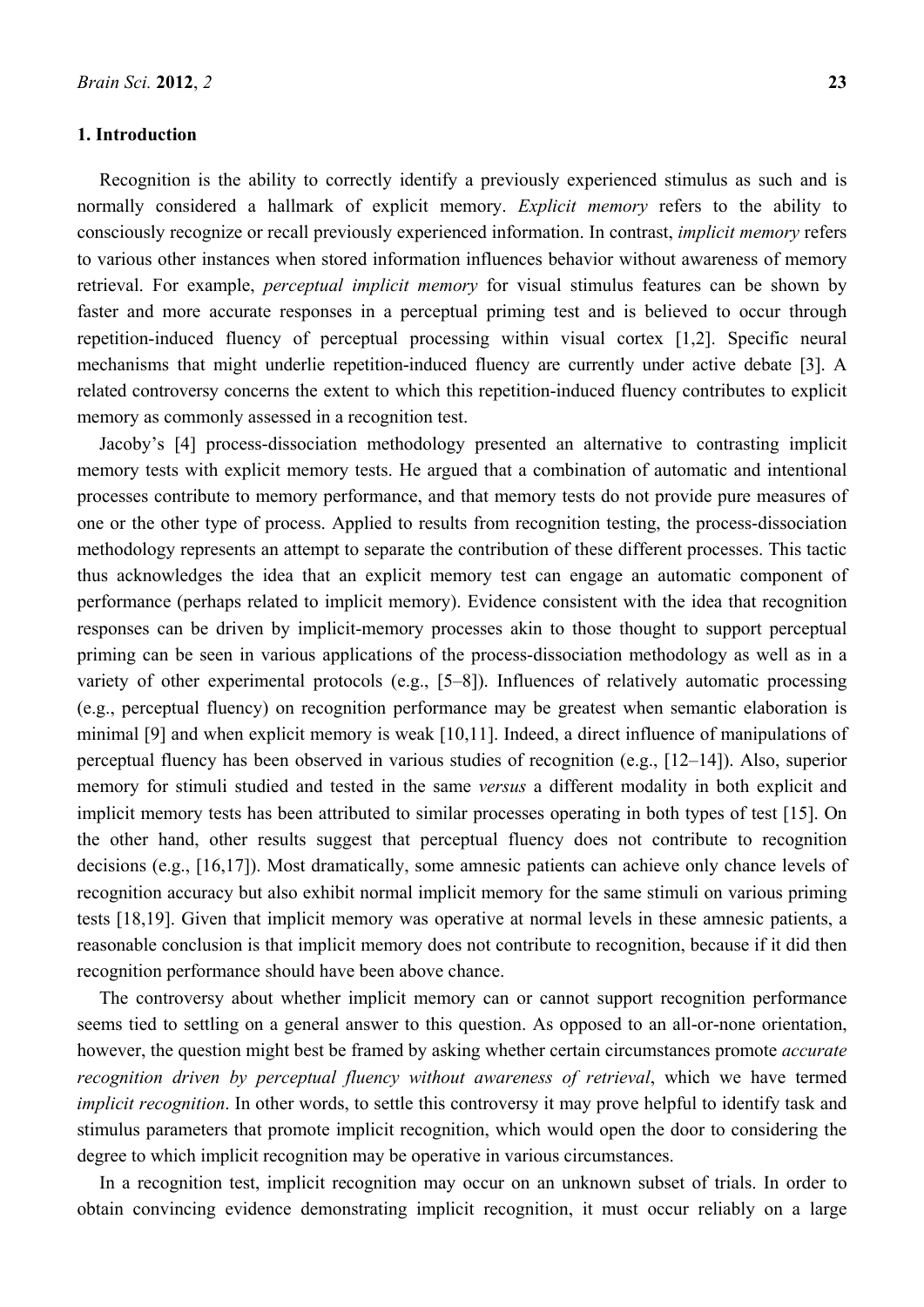number of trials. In a series of studies, we therefore used stimulus and task parameters that we thought would maximize implicit recognition. We also made use of confidence judgments, such that a lack of confidence (*i.e.*, a guess) would be one way to indicate a lack of awareness of retrieval. Although these metamemory judgments might be subject to various biases and may not always be veridical, consistently different findings for guesses and confident recognition responses can be highly informative.

We obtained our initial evidence for implicit recognition using forced-choice tests of recognition memory for previously seen kaleidoscope images [20–22]. These stimuli tend to provoke very little conceptual processing, though some color naming may occur during learning. However, the same colors were used in to-be-learned stimuli and in foil stimuli presented during recognition testing, such that memory for color names was seldom diagnostic during a test. Successful recognition was thus heavily based on visual features.

A key manipulation that produced results implicating implicit recognition involved manipulating attention during encoding. This experimental manipulation functions as an assay for explicit memory, given that full attention typically produces better explicit memory than divided attention [23–25]. When kaleidoscope images were studied under divided attention, they were recognized more accurately than when studied under full attention [20,21]. This counterintuitive outcome (contrary to expectations if explicit memory solely supported recognition) was observed when recognition decisions were made rapidly after test kaleidoscope images appeared, but not when subjects were instructed to wait several seconds longer and to consider their choices more thoroughly [20]. At test, implicit recognition was demonstrated using two-alternative forced-choice testing procedures with perceptually similar foils. Under such conditions, confident responses were less accurate than guesses, which would also seem to epitomize recognition without awareness of retrieval [20,21]. In contrast, when the test required a yes/no judgment or a forced choice with non-corresponding foils, recognition was no longer superior after encoding with divided attention than with full attention [20].

Although these studies identified some of the boundary conditions for implicit recognition, they did not address all relevant issues. Other critical features of the procedure were brought to the forefront when a failure to replicate was reported by Jeneson and colleagues [26]. This report led us to consider our procedures in a new light; another critical factor influencing the results might be that our subjects were exceedingly willing to guess, whereas subjects in the Jeneson study labeled fewer of their responses as guesses. Accordingly, we conducted a within-subjects experiment to specifically manipulate subjects' orientation to produce guesses. When guessing was encouraged during testing, guesses were more prevalent and more accurate than when confident responses were encouraged [22]. It appears that subjects were more likely to use perceptual fluency when they were comfortable with guessing and not striving for confident retrieval experiences. Likewise, the extreme difficulty of the test and the generally poor ability to remember stimuli exactly might also be relevant factors that encourage implicit recognition.

Physiological findings also provided very convincing support for our demonstration of implicit recognition. In one experiment with the same basic design as described above, neural correlates of correct guessing [21] resembled those linked with perceptual priming in other experiments [27–29]. Specifically, event-related potentials (ERPs) during implicit recognition showed greater negativity for correct guesses compared to new stimuli at approximately 200–400 ms after stimulus onset. Similar ERPs were elicited by repeated kaleidoscope images in a priming test requiring a three-choice decision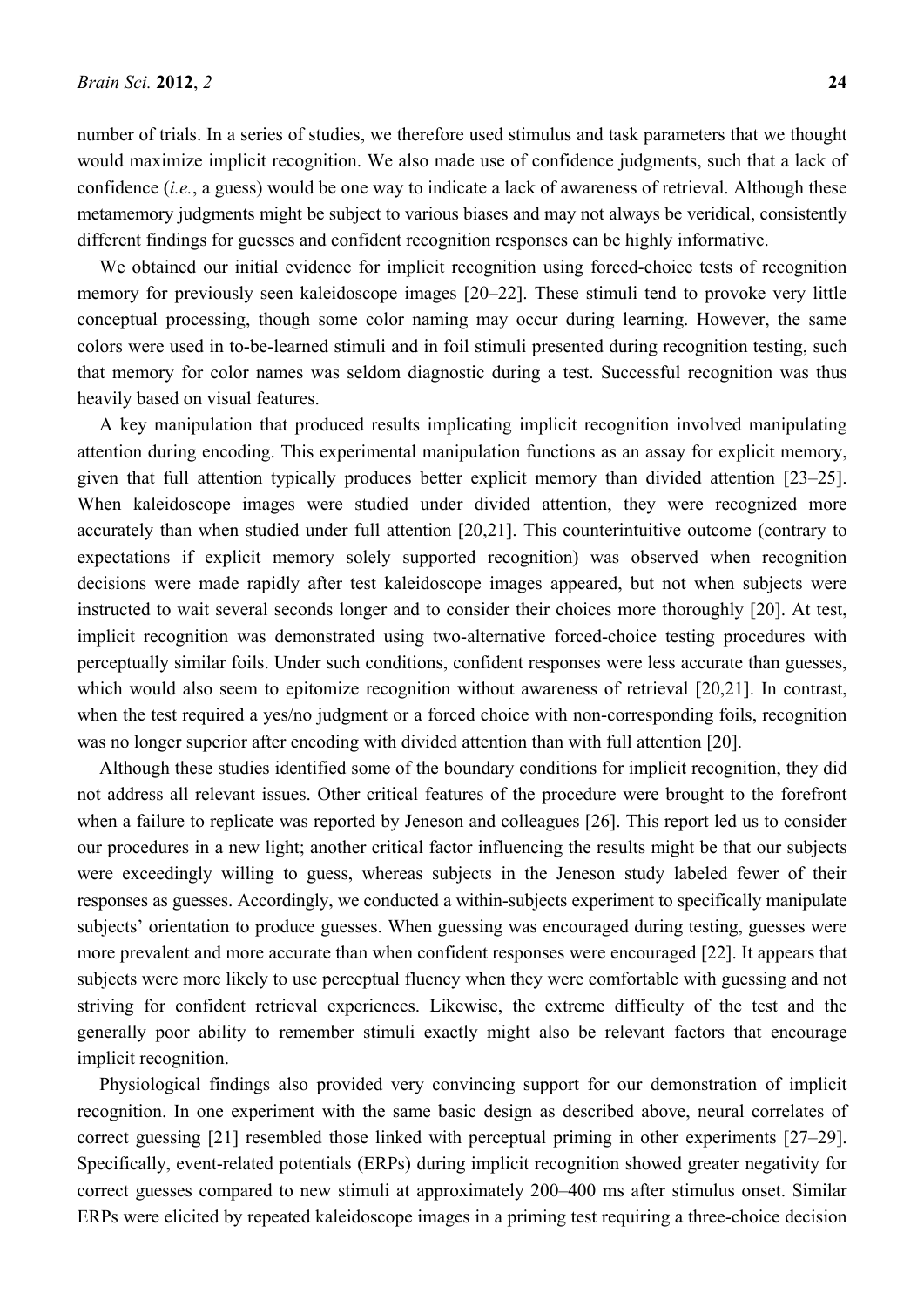about the number of colors in each image, and perceptual priming was concurrently demonstrated by faster and more accurate decisions for repeated than for new stimuli [27]. In contrast, ERPs associated with any level of explicit memory confidence (including low-confidence familiarity responses) were distinct, taking the form of positive deflections that occurred primarily with later onset. The finding that the same neural signal seems to occur with implicit recognition and with perceptual priming, and that this signal is distinct from signals of explicit memory, provides an independent link between these implicit memory expressions.

We propose that implicit recognition in these experiments resulted from perceptual fluency that influenced responding without awareness of memory retrieval. Although the extant data are insufficient for determining the precise neural sources of this fluency, it likely arises from plasticity in a subset of the neurons in visual cortex regions responsible for object perception. Neurophysiological memory theories propose that memory processing is dependent on synaptic changes occurring in areas where information was originally processed [30]. Therefore, memory traces for visual information should be found along the same pathways where item-specific information processing occurred, conforming to the contralateral organization of early visual processing [31]. For example, evidence for the contralateral organization of visual memories was obtained in an experiment reported by Gratton and colleagues [32]. Recognition for line patterns was greater when there was a match in hemifield presentation during study and test. Presumably, when a stimulus was shown to only one visual hemifield, a stronger memory trace was formed in contralateral visual cortex than in ipsilateral visual cortex. A match between the memory trace and the sensory representation at test thus increased the chances the stimulus would be recognized. Additionally, ERPs recorded when test stimuli were presented centrally had lateralized distributions based on the hemifield of study. Specifically, there was greater negativity for the hemisphere contralateral to the visual hemifield where items were originally presented, consistent with the notion of lateralized neural storage for these stimuli.

One prediction from the above considerations is that implicit recognition for kaleidoscope images should vary as a function of whether learning and testing concern stimuli in the same or different visual hemifields. Accordingly, we extended the procedures used in our previous experiments and presented lateralized kaleidoscope images. We used divided-attention procedures during learning and tested recognition using a two-alternative forced-choice recognition test with a highly similar foil on each trial. At learning, some kaleidoscope images were presented in the left visual hemifield and some in the right visual hemifield. At test, kaleidoscope images were presented on the same side as learning or on the opposite side. Thus, we were able to determine the extent to which accurate implicit recognition depends upon the lateralized organization of visual memory storage.

#### **2. Methods**

Visual stimuli included 344 kaleidoscope images (henceforth referred to as kaleidoscopes). Kaleidoscopes were created by overlaying three opaque hexagons of different colors and performing three rounds of side bisection and random deflection on each. A high degree of similarity between the members of 160 pairs was obtained by using the same three colors and deflecting each matching-color hexagon at similar random angles (with <10° difference). These 160 pairs included 144 pairs of study items and their corresponding foils and 16 pairs of kaleidoscopes that appeared only during the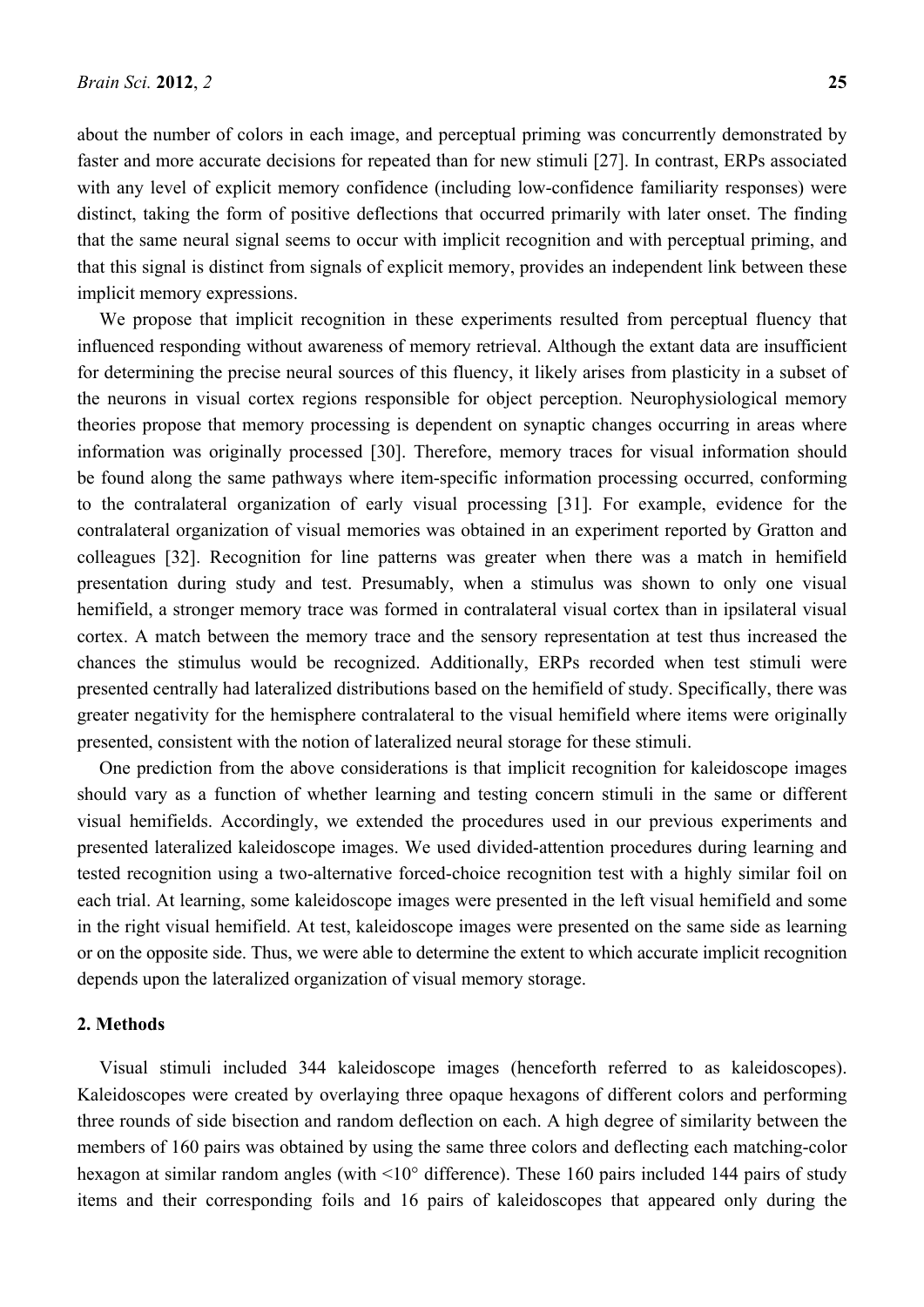recognition test. In addition to these 320 kaleidoscopes, another 24 appeared only during learning in order to guard against primacy and recency effects.

Memory was assessed in 24 individuals (ages 18–22; 14 female) using 12 study-test blocks. The experiment began with a period of fixation training using a flicker-display technique that helps participants reduce the number of eye movements during visual fixation [33]. Additionally, participants practiced the divided-attention task that they would have to perform later. During this practice, participants maintained fixation on a central gray cross with two green squares on either side, and made one-back odd/even judgments for a series of spoken digits. They were instructed to indicate with a button press whether the digit for the previous trial was odd or even.

Each study session included 50 trials in which a set of 12 novel kaleidoscopes were repeatedly presented for learning. The 50 trials included a primacy buffer, 4 presentations of each to-be-learned kaleidoscope, and a recency buffer. In each set of 12 trials after the primacy buffer, all 12 kaleidoscopes appeared in random order with the constraint that the same kaleidoscope could never appear twice in succession. Each kaleidoscope appeared on a black background either on the left or the right of a central gray fixation cross while a gray circle appeared on the opposite side. The average kaleidoscope size was 7.6 cm in diameter  $(4.7^{\circ}$  visual angle) with an average eccentricity of 3.3° visual angle (measured from fixation to center of kaleidoscope). The distance between the display and the subject was 92 cm. The gray circles were included so that some concurrent visual input was sent to each hemisphere. Each presentation was for 250 ms followed by a 1750-ms interstimulus interval. Subjects were instructed to memorize the kaleidoscopes while maintaining central fixation. Half of the kaleidoscopes consistently appeared on the left and the other half on the right. Encoding occurred in conjunction with the same divided-attention task practiced earlier. A spoken digit was presented beginning with the onset of each kaleidoscope. For each study trial (except the first), subjects pressed a button to indicate whether the digit spoken on the previous trial was odd or even.

A recognition test followed each study session after a 45-s delay, during which subjects performed an arithmetic task and were reminded of the test instructions. The experimenter repeatedly stressed that the test would be very difficult and that participants should not worry about always making correct responses. They were told to try their best and that due to the difficulty of the task it was perfectly fine to guess when necessary. For each of 12 trials, one of the studied kaleidoscopes and its corresponding visually similar foil were presented on opposite sides of a gray central fixation cross for 1000 ms followed by a 3500-ms interstimulus interval with a gray fixation cross that turned red for the final 1000 ms of the interstimulus interval prior to the next trial. Subjects were instructed to make a response after the two kaleidoscopes disappeared and before the fixation cross turned red. Subjects were told to fixate the central cross throughout the test. Kaleidoscopes were presented at exactly the same spatial locations as during study. Half of the studied kaleidoscopes were presented on the same side as during learning and the other half were presented on the opposite side. Another one or two trials that occurred at random times during each test consisted of two new kaleidoscopes that were highly similar. There were a total of 16 of these *new-new* trials for each subject, and they were included in order to reveal the baseline proportion of guess responses produced without any prior stimulus presentation. The addition of these trials might have also increased the overall level of perceived difficulty of the test, given that subjects were not told about new-new trials. Subjects were instructed to select the old kaleidoscope using 4 response choices:  $1 = left$  kaleidoscope with any level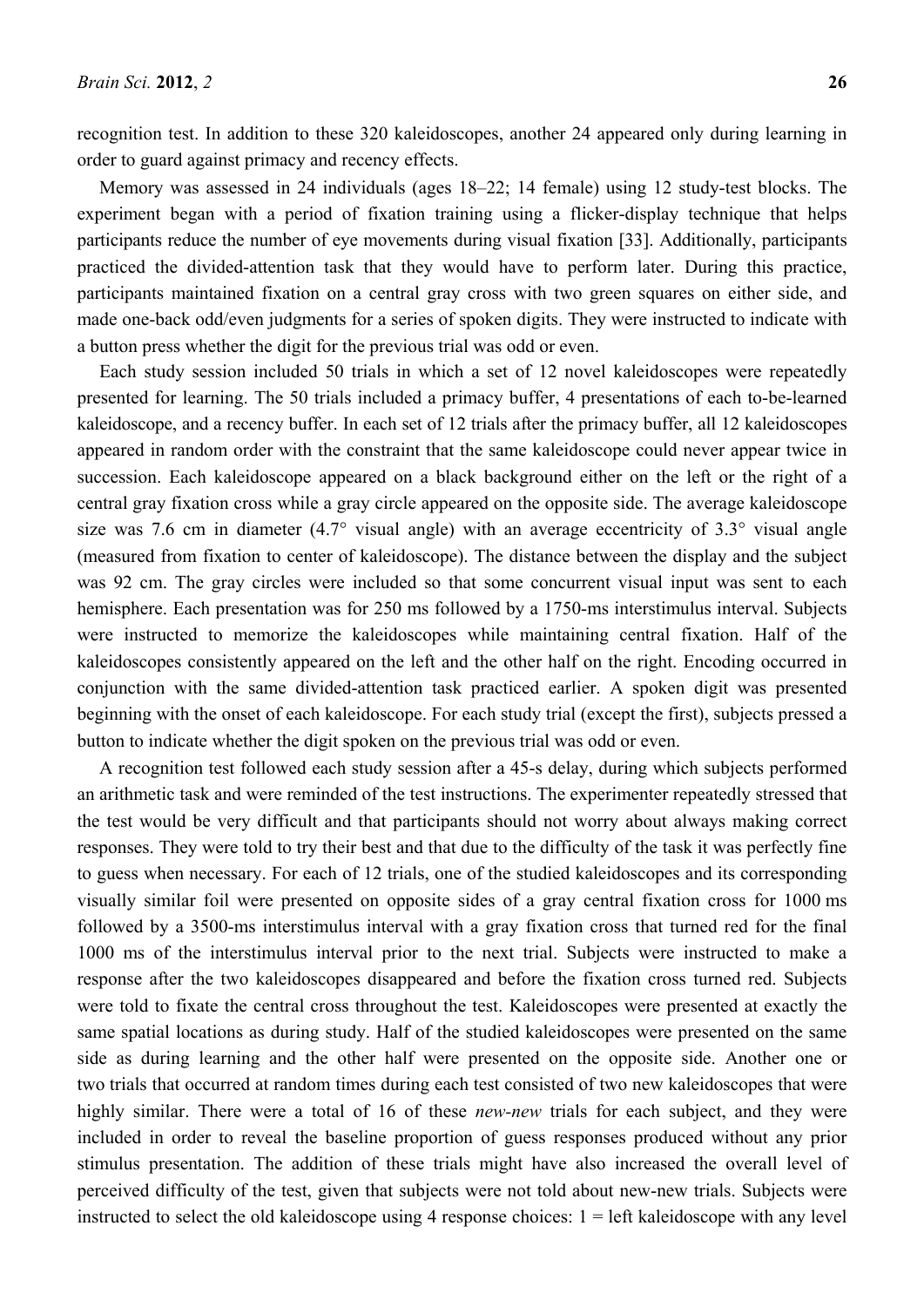of confidence;  $2 = \text{left}$  kaleidoscope as a guess;  $3 = \text{right}$  kaleidoscope as a guess; or  $4 = \text{right}$ kaleidoscope with any level of confidence. Subjects were told that the any-confidence response indicated recognition accompanied by retrieval of specific details about the kaleidoscope or by a vague feeling of familiarity for the kaleidoscope. In other words, any-confidence responses included both remember and know decisions [34]. In contrast, a guess response was made when there was no confidence in the selection and no details were retrieved. Subjects were instructed to make this response when they experienced "no feeling of familiarity for the selected item" when they were "guessing because they were forced to select one kaleidoscope or the other".

## **3. Results**

The proportion of guess responses was high, as shown in Table 1, indicating that subjects found these testing procedures difficult. For trials with one studied kaleidoscope and a similar foil, an average of 56% of the responses were guesses, and the proportion of guessing did not vary according to whether the studied kaleidoscope was shown on the same side as where it was studied  $\left[\frac{t(23)}{2}\right] = 0.04$ . The level of guessing was somewhat higher than in our previous experiments using central presentation of kaleidoscope images, suggesting that lateral presentation may have made recognition more difficult than in our prior studies. For trials with two new kaleidoscopes, guess responses were also very common and significantly more prevalent than on the trials with a studied kaleidoscope  $[t(23) = 3.17, p < 0.01]$ .

**Table 1.** Summary of response data for each presentation condition, showing mean percentage of total responses across the two confidence categories, and response times.

| Response confidence           | Any-Confidence |                |           | <b>Guesses</b> |                |            |
|-------------------------------|----------------|----------------|-----------|----------------|----------------|------------|
| Condition                     | Same Side      | Different Side | New-New   | Same Side      | Different Side | New-New    |
| Percentage of total responses | 43.7(3.6)      | 43.8(3.3)      | 36.7(3.7) | 56.3 (3.6)     | 56.2(3.3)      | 63.3(3.7)  |
| Response times in ms          | 1629 (76)      | 1663 (76)      | 1717 (86) | 1764 (82)      | 1784 (89)      | 1778 (101) |

Standard error of the mean provided in parentheses.

Recognition accuracy, as shown in Figure 1, was systematically influenced by whether or not there was a match between visual hemifield of presentation at study and at test. There was no overall difference in accuracy for any-confidence compared to guess responses  $[F(1,23) = 1.01]$ . Yet, recognition responses were more accurate for kaleidoscopes that appeared on the same side during study and test ( $M = 0.672$ ,  $SE = 0.015$ ) than for those that appeared on different sides [ $M = 0.562$ ,  $SE = 0.017$ ;  $F(1,23) = 51.42$ ,  $p < 0.001$ ]. Furthermore, an interaction between response confidence and visual hemifield consistency indicated that this same-side advantage was driven by guess responses  $[F(1,23) = 43.27, p \le 0.001]$ . Guess responses were more accurate when kaleidoscopes were presented in the same visual hemifield at study and test  $(M = 0.711, SE = 0.015)$  than when presentations were in different visual hemifields  $[M = 0.497, SE = 0.021; t(23) = 10.10, p < 0.001]$ . Guessing accuracy for different-side trials was no better than chance  $\left[t(23) = 0.16\right]$ , whereas guessing accuracy for same-side trials was significantly above chance  $[t(23) = 13.94, p < 0.001]$ . For any-confidence responses, accuracy was greater than chance for same-side trials  $[t(23) = 5.29, p < 0.001]$  and different-side trials  $[t(23) = 5.03, p < 0.001]$ , but accuracy was not reliably influenced by whether kaleidoscopes were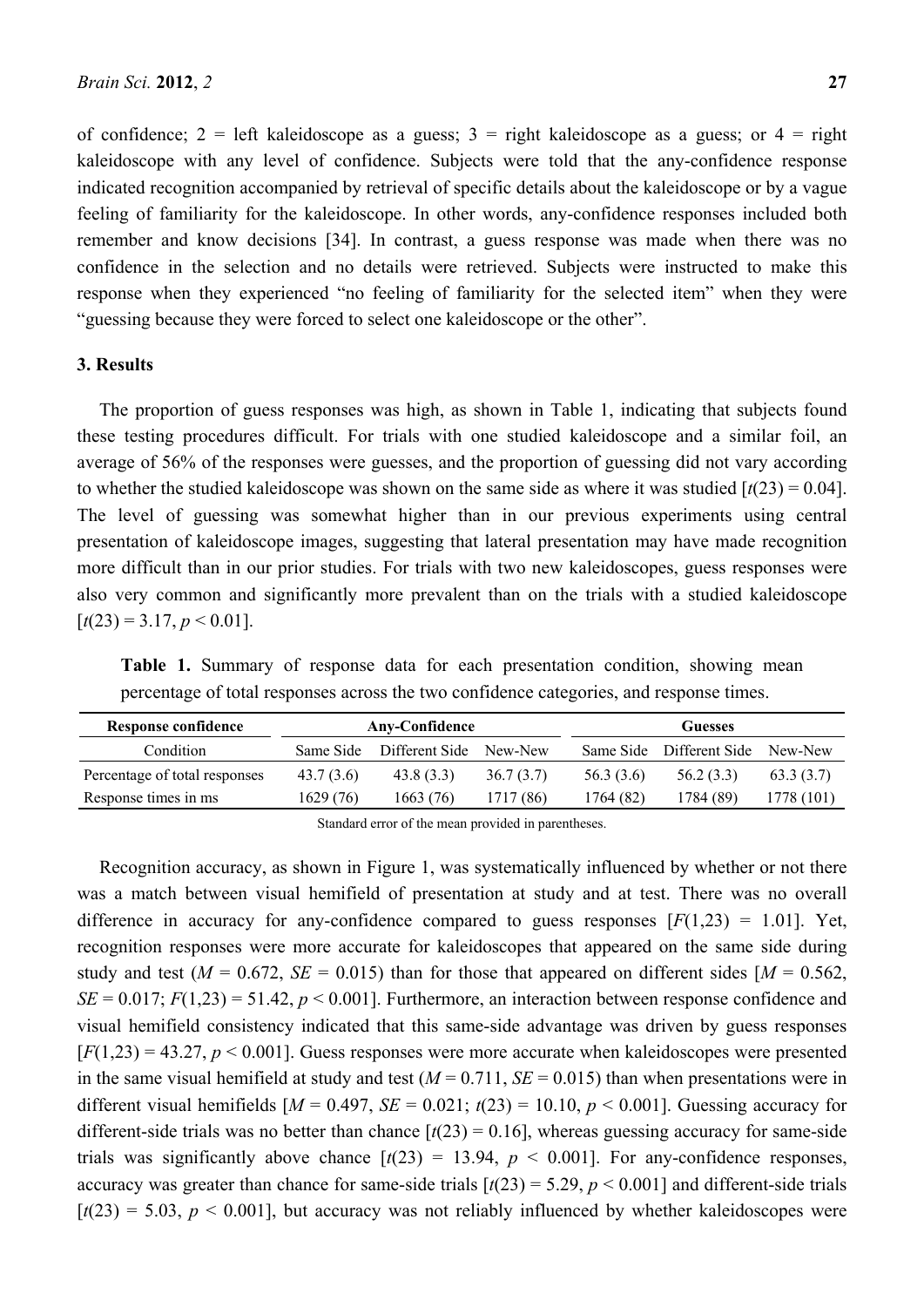presented to the same visual hemifield during study and test  $\lceil t(23) = 0.17 \rceil$ . Accuracy was significantly higher for guess responses with hemifield presentation the same at study and test than for confident responses collapsed across whether or not visual hemifield was consistent  $[t(23) = 3.04, p < 0.01]$ . Additionally, accuracy for confident responses collapsed across hemifield consistency was higher than for guess responses with a different hemifield presentation at study and test  $\lceil t(23) = 4.55, p \le 0.001 \rceil$ .



**Figure 1.** Mean recognition accuracy for each condition (error bars indicate *SEM*; \*\*  $p < 0.001$ ; \*  $p < 0.01$ ).

Response times during the recognition test, as shown in Table 1, were significantly slower for guess responses ( $M = 1775$  ms,  $SE = 90$ ) compared to any-confidence responses ( $M = 1669$  ms,  $SE = 77$ ) when considering all trial types  $[F(1,23) = 7.28, p \le 0.05]$ . There were no response-time differences between new-new trials, trials with an old kaleidoscope that had a consistent hemifield presentation during study and test, and trials with inconsistent presentations  $[F(2,23) = 2.07]$ , and no interaction between type of trial and confidence  $[F(2,23) = 1.09]$ . Response times in this experiment were generally faster than response times for our previous experiments (e.g., [20]) where subjects were instructed to withhold their responses for 2 s.

## **4. Discussion**

We administered a recognition test devised to reveal an influence of perceptual implicit memory on accurate guessing. Lateralized kaleidoscope images were presented repeatedly during learning under divided-attention conditions. Recognition memory was assessed using a two-alternative forced-choice format. Participants were required to choose between a kaleidoscope stimulus they had viewed 1–2 min earlier and a foil that was extremely similar.

Under these conditions, guess responses were prominent and reached an average level of accuracy that was above chance and roughly equivalent to that of responses made with some level of confidence. Importantly, kaleidoscope presentation on the same side at study and test produced higher recognition accuracy than when there was a change, but only for guesses. Guessing accuracy for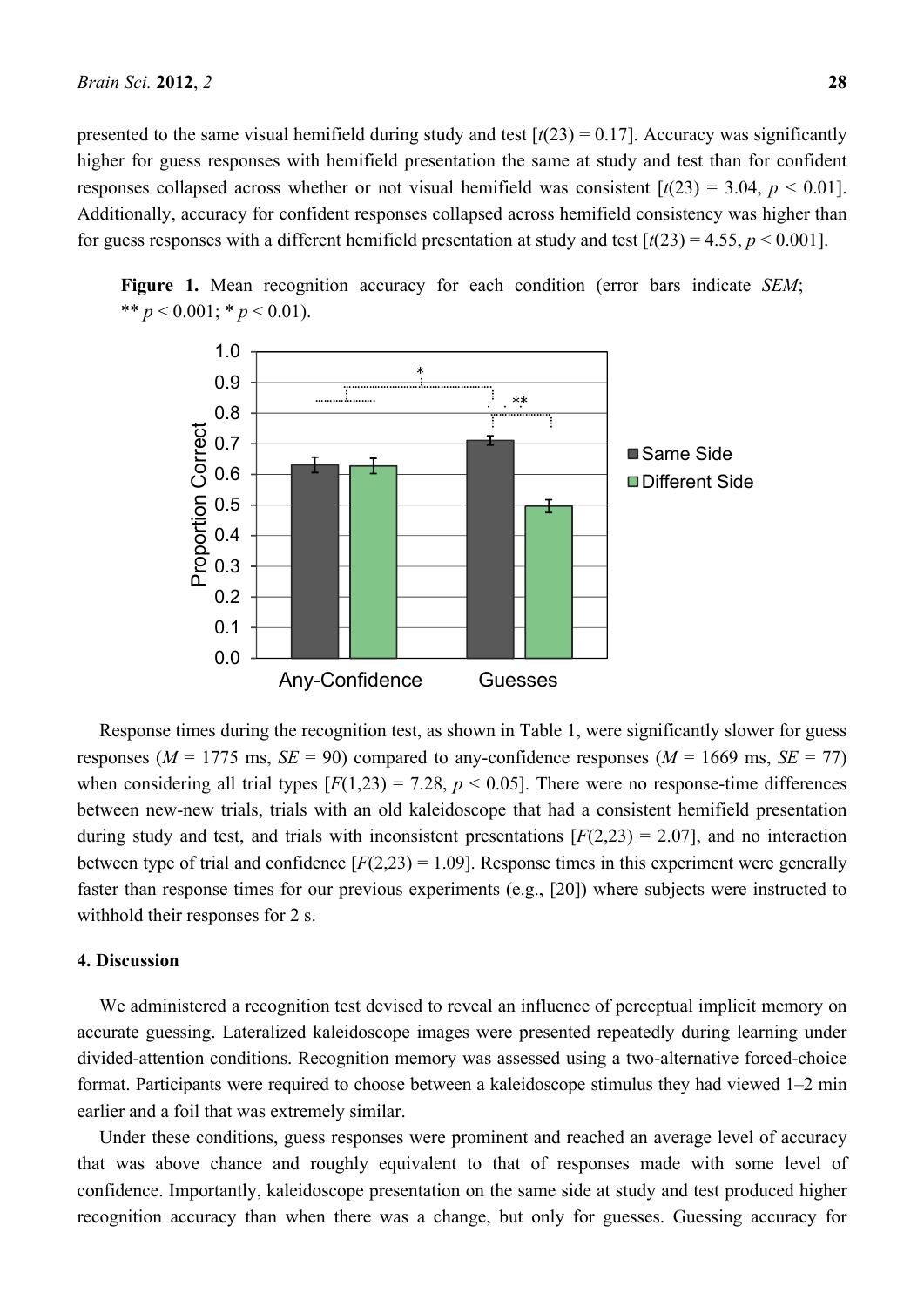same-side trials reached 71% correct, which is comparable to that in our prior studies, and greater than the accuracy for any-confidence trials. Even though guess responding may not be a perfect way to infer lack of awareness of retrieval on any single trial, the differential results as a function of confidence ratings were indeed informative. An implicit influence of fluency signals was presumably operative on guess trials more than on any-confidence trials, but only when hemifield of presentation at study and test was consistent. Guesses were at chance when visual fluency was disrupted by inconsistent study-test stimulus lateralization. With consistent stimulus lateralization, recognition results clearly deviated from the usual explicit-memory pattern in which guesses are less accurate than responses made with some level of confidence.

The boost in guessing accuracy, when stimulus presentation was in the same visual hemifield during study and test, is consistent with the hypothesis that implicit recognition is dependent on memory storage in contralaterally organized visual cortex. These networks likely mediate repetition-induced changes in fluency, in keeping with current models [1–3].

An advantage in accuracy when there was a match of visual hemifield presentation at study and test has also been found in previous studies that used yes/no recognition paradigms [32,35,36]. However, these studies did not separate explicit and implicit memory or monitor response confidence, so it is unclear whether effects were due to implicit memory for the information. Additionally, stimulus meaningfulness has been found to moderate the influence of study-test hemifield consistency, as only recognition for stimuli low in meaningfulness depended on hemifield consistency [35]. Similarly, our kaleidoscope images, which are low in meaningfulness, showed the same visual hemifield advantage, but only for guess responses. Why didn't participants in our study show this effect for their more confident responses? One speculation is that they sometimes focused on single visual features during learning, and then attempted explicit retrieval of these features during test. This feature-based strategy could have promoted some confidence without much improvement in accuracy, given that many features do not prove useful in distinguishing studied kaleidoscopes from foils. Perceptual fluency for the entire stimulus might be more suitable for this subtle discrimination. Fluency signals may preferentially boost performance when participants do not rely on explicit feature retrieval, paralleling various other examples of decision making without attentive deliberation (e.g., [37]) as well as our previous results suggesting that promoting explicit strategies eliminates the influence of implicit fluency on recognition [22].

Although the present findings are consistent with fluency-based contributions from contralateral visual cortex, it is also possible that other stimulus manipulations at test, such as kaleidoscope size, would show parallel effects (e.g., recognition superior for same-size trials *versus* different-size trials). One way to directly test whether lateralized presentation produces unique effects would be to modify the present design so that stimuli appear above and below fixation instead of left and right of fixation. The present findings on their own do not pinpoint the relevant networks in the brain, and follow-up studies with neuroimaging or magnetoencephalography could be advantageous for directly demonstrating lateralized fluency signals in visual cortex. Such studies could also provide new insights into how visual fluency relates to the neural phenomena of repetition suppression and sensory reactivation.

One of the most remarkable findings from the present experiment is that the highest recognition accuracy was observed for guess responses when side of presentation was consistent. Notably, any-confidence responses could have included high confidence and low confidence responses, and/or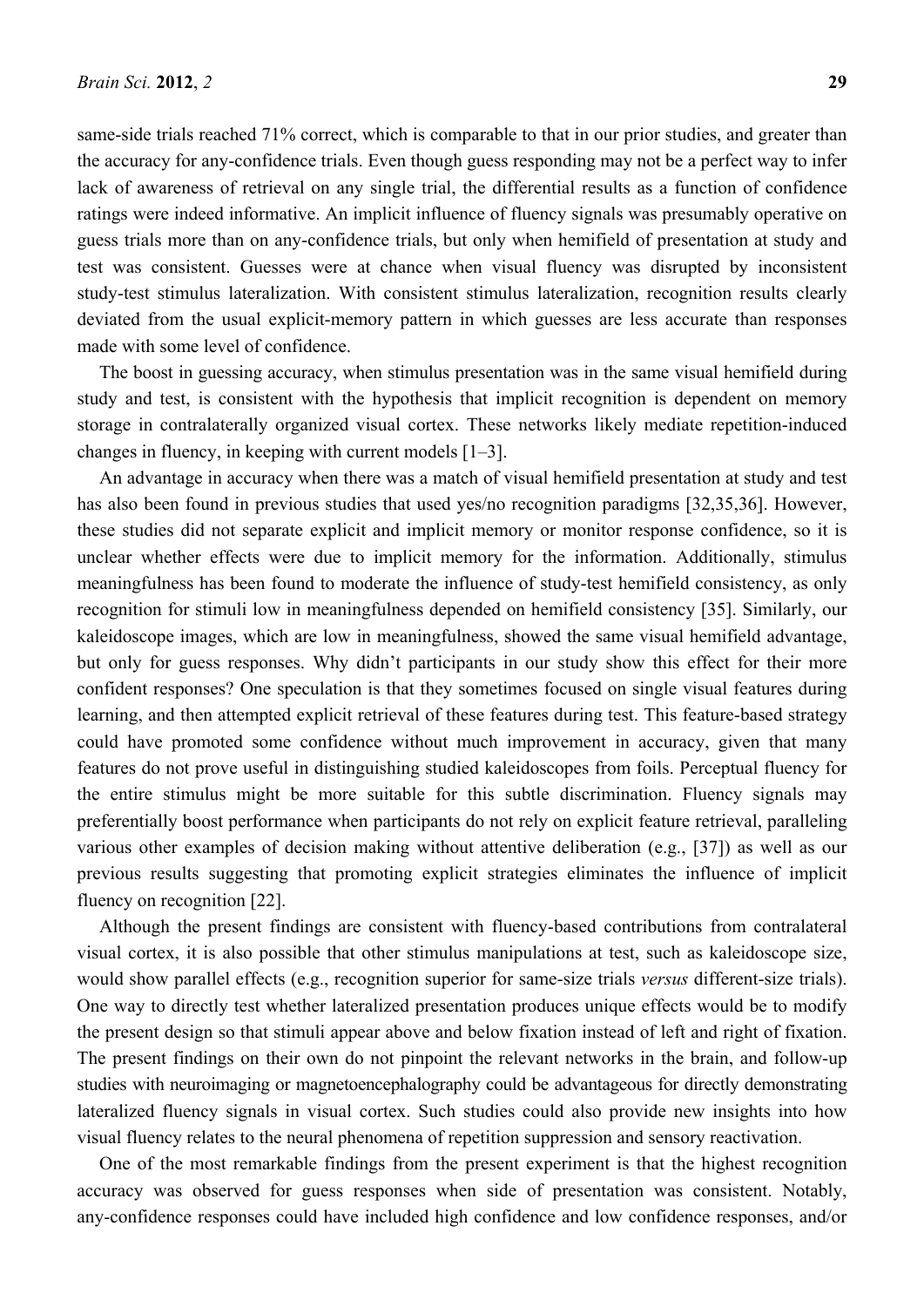both recollection and familiarity. Likewise, our previous demonstration of guess responses with higher accuracy than responses made with any confidence using a paradigm similar to the current experiment (but without lateralized presentations) used an "any confidence" categorization comprised of an uncertain amount of high and low confidence and of recollection and familiarity. However, when recollection and familiarity were indexed by separate responses (remember/know), we found that guess responses were approximately as accurate as remember responses, and that both remember and guess responses were significantly more accurate than familiarity responses [21]. Therefore, the advantage of guess responses over any-confidence responses in the current paradigm was likely not due to an advantage of guessing over highly confident recollection-based responses, but rather to an advantage relative to lower-confidence explicit memory responses (and to the fact that the test was remarkably difficult, likely causing the any-confidence category to be dominated by lower-confidence responses).

The current results bolster the prior evidence summarized above in support of the concept of implicit recognition. Moreover, the advantage for consistent, over inconsistent, side of presentation was here restricted to trials with minimal awareness of memory retrieval. If this advantage does stem from lateralized perceptual fluency signals, then future research should seek to explain why such signals are preferentially available for implicit recognition. Perceptual fluency signals may dominate in particular circumstances, such as when typical effortful retrieval strategies are not engaged. Importantly, the present findings add weight to prior evidence demonstrating recognition outcomes with features that diverge from typical explicit memory findings. When side of presentation was held constant recognition was reliably higher for guess responses that for responses with some level of confidence. A reasonable interpretation is thus that these accurate recognition guesses reflect a preferential engagement of memory mechanisms akin to those responsible for perceptual priming.

## **5. Conclusions**

Implicit recognition refers to a memory expression whereby accurate recognition responses are produced without awareness of memory retrieval. We have proposed that mechanisms responsible for perceptual priming underlie implicit recognition in prior experiments. Here, using a divided-visual-field strategy, we obtained evidence consistent with a perceptual fluency account for implicit recognition. When kaleidoscope images were studied in one visual hemifield and then tested in the same visual hemifield, recognition accuracy was higher for guesses than for decisions with any level of confidence, and those guesses were also more accurate than responses made when visual hemifield was inconsistent. Lateralized visual memory storage may be responsible for repetition-induced perceptual fluency that can, under certain conditions, lead to implicit recognition.

#### **Acknowledgments**

We thank Susan Florczak and Jessica Creery for help with data collection. This material is based on work supported by the National Science Foundation under Grant BCS-0818912.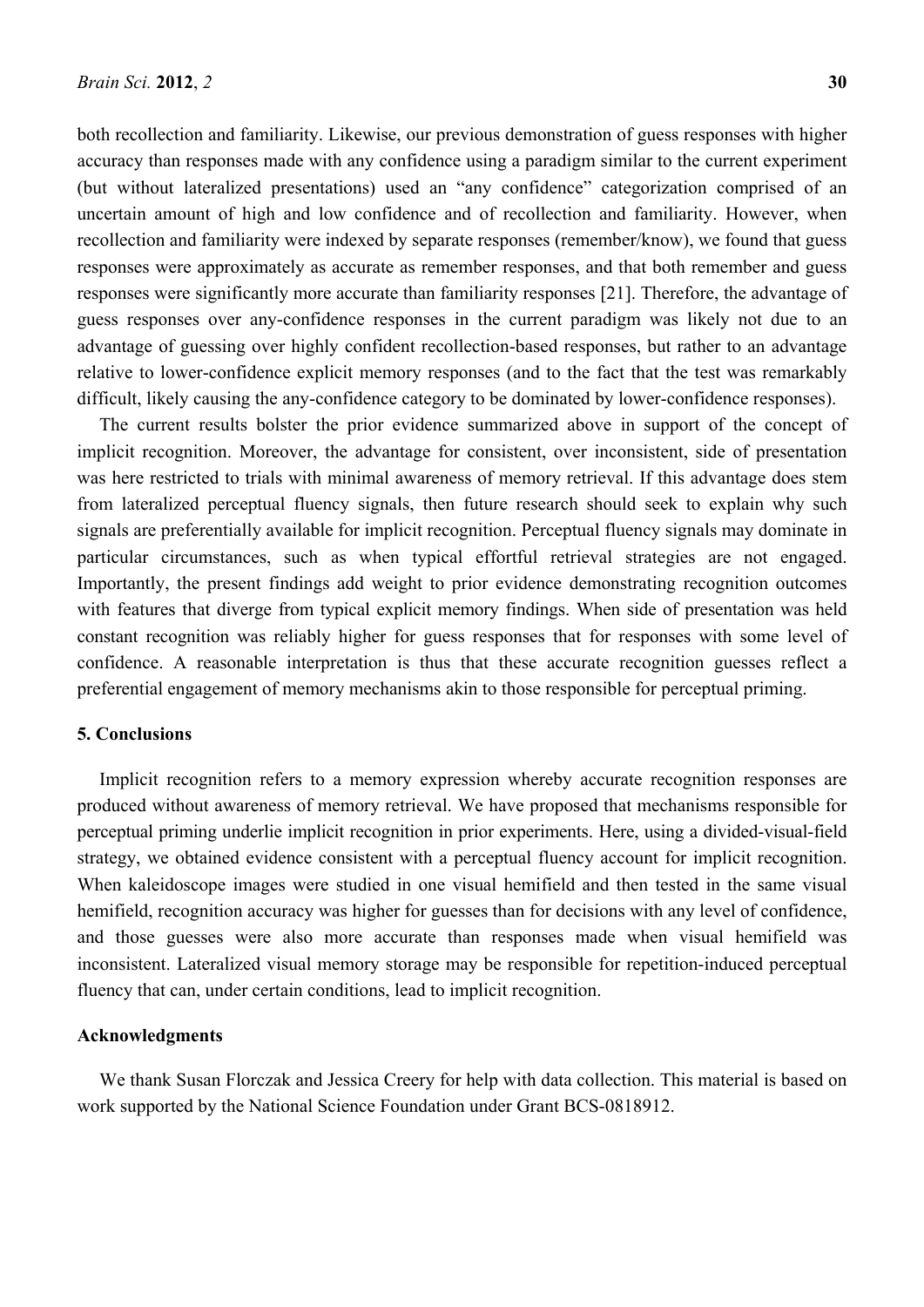## **References**

- 1. Wiggs, C.L.; Martin, A. Properties and mechanisms of perceptual priming. *Curr. Opin. Neurobiol.* **1998**, *8*, 227–233.
- 2. Schacter, D.L.; Wig, G.S.; Stevens, W.D. Reductions in cortical activity during priming. *Curr. Opin. Neurobiol.* **2007**, *17*, 171–176.
- 3. Gotts, S.J.; Chow, C.C.; Martin, A. Repetition priming and repetition suppression: A case for enhanced efficiency through neural synchronization. *Cogn. Neurosci.* **2012**, in press.
- 4. Jacoby, L.L. A process-dissociation framework: Separating automatic from intentional uses of memory. *J. Mem. Lang.* **1991**, *30*, 513–541.
- 5. Yonelinas, A.P. The nature of recollection and familiarity: A review of 30 years of research. *J. Mem. Lang.* **2002**, *46*, 441–517.
- 6. Jacoby, L.L.; Whitehouse, K. An illusion of memory: False recognition influenced by unconscious perception. *J. Exp. Psychol. Gen.* **1989**, *118*, 126–135.
- 7. Mandler, G. Recognizing: The judgment of previous occurrence*. Psychol. Rev.* **1980**, *87*, 252–271.
- 8. Whittlesea, B.; Williams, L. The source of feelings of familiarity: The discrepancy-attribution hypothesis. *J. Exp. Psychol. Learn. Mem. Cogn.* **2000**, *26*, 547–565.
- 9. Jacoby, L.L.; Dallas, M. On the relationship between autobiographical memory and perceptual learning. *J. Exp. Psychol. Gen.* **1981**, *110*, 306–340.
- 10. Johnston, W.A.; Hawley, K.J.; Elliott, J.M. Contribution of perceptual fluency to recognition judgments. *J. Exp. Psychol. Learn. Mem. Cogn.* **1991**, *17*, 210–223.
- 11. Verfaellie, M.; Cermak, L.S. Perceptual fluency as a cue for recognition judgments in amnesia. *Neuropsychology* **1999**, *13*, 198–205.
- 12. Whittlesea, B.W.A.; Jacoby, L.L.; Girard, K. Illusions of immediate memory: Evidence of an attributional basis for feelings of familiarity and perceptual quality. *J. Mem. Lang.* **1990**, *29*, 716–732.
- 13. Goldinger, S.D.; Kleider, H.M.; Shelley, E. The marriage of perception and memory: Creating two-way illusions with words and voices. *Mem. Cogn.* **1999**, *27*, 328–338.
- 14. Kleider, H.M.; Goldinger, S.D. Illusions of face memory: Clarity breeds familiarity. *J. Mem. Lang.* **2004**, *50*, 196–211.
- 15. Mulligan, N.W.; Osborn, K. The modality-match effect in recognition memory. *J. Exp. Psychol.*  **2009**, *35*, 564–571.
- 16. Wagner, A.D.; Gabrieli, J.D.E.; Verfaellie, M. Dissociations between familiarity processes in explicit recognition and implicit perceptual memory. *J. Exp. Psychol. Learn. Mem. Cogn.* **1997**, *23*, 305–323.
- 17. Conroy, M.A.; Hopkins, R.O.; Squire, L.R. On the contribution of perceptual fluency and priming to recognition memory. *Cogn. Affect. Behav. Neurosci.* **2005**, *5*, 14–20.
- 18. Stark, C.E.L.; Squire, L.R. Recognition memory and familiarity judgments in severe amnesia: No evidence for a contribution of repetition priming. *Behav. Neurosci.* **2000**, *114*, 459–467.
- 19. Levy, D.A.; Manns, J.R.; Hopkins, R.O.; Gold, J.J.; Broadbent, N.J.; Squire, L.R. Impaired visual and odor recognition memory span in patients with hippocampal lesions. *Learn. Mem.* **2003**, *10*, 531–536.